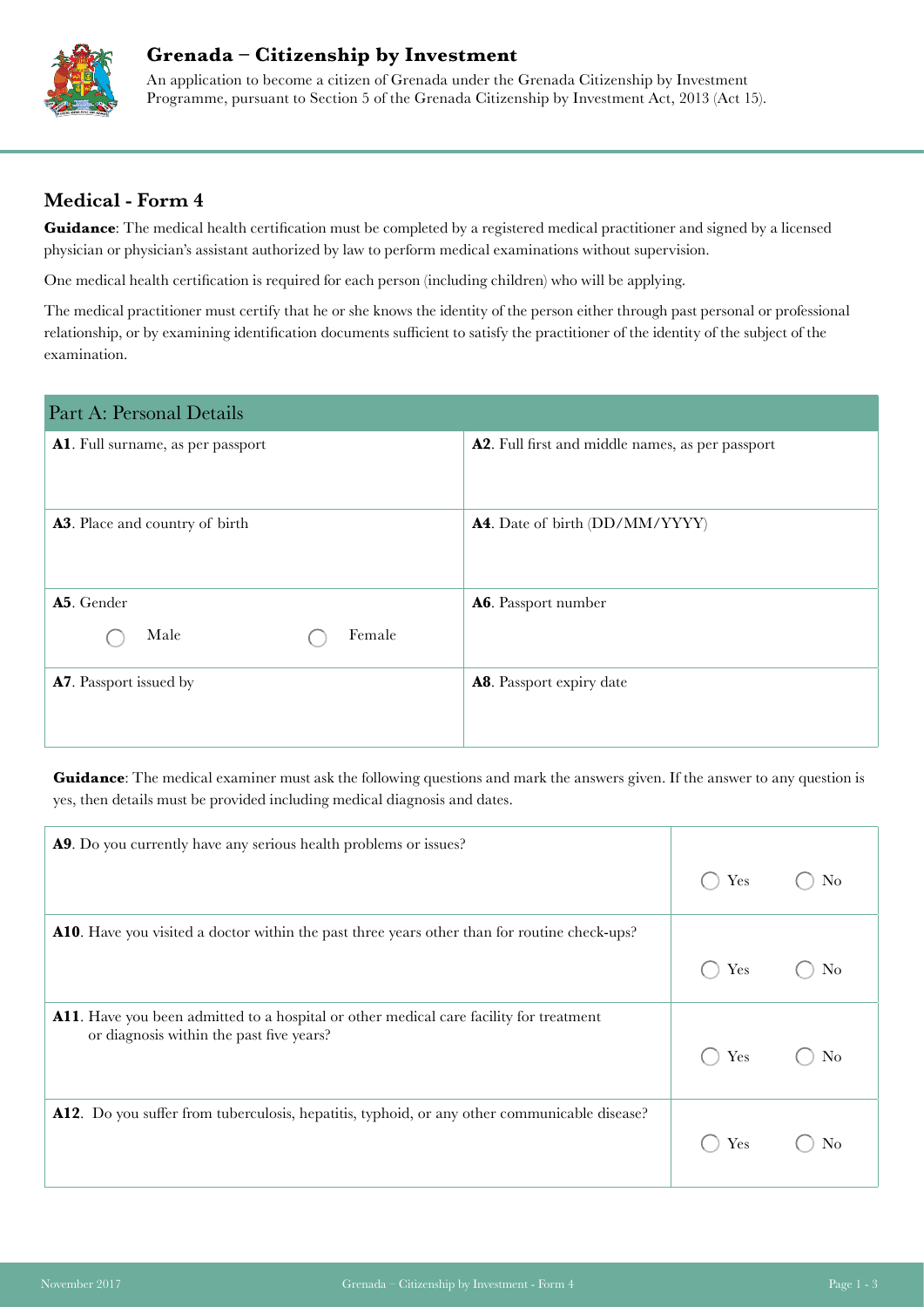

| A13. Have you been diagnosed as having HIV, HTLV, AIDS, an AIDS related condition, or<br>any immune deficiency syndrome?    |                     |               |                |
|-----------------------------------------------------------------------------------------------------------------------------|---------------------|---------------|----------------|
|                                                                                                                             |                     | Yes<br>$(\ )$ | No             |
| A14. Do you suffer or have you ever suffered from any nervous or mental illness or disorder?                                |                     |               |                |
|                                                                                                                             |                     | Yes           | No             |
| A15. Height (in cm)                                                                                                         | A16. Weight (in kg) |               |                |
| A17. Is your vision impaired and not corrected?                                                                             |                     |               |                |
|                                                                                                                             |                     | Yes           | N <sub>o</sub> |
| A18. Cardiovascular – Any abnormalities, or signs thereof (including relating to blood pressure,<br>pulse or heart murmurs) |                     |               |                |
|                                                                                                                             |                     | Yes           | No             |
| <b>A19</b> . Digestive system and abdomen $-$ Any abnormalities, or signs thereof?                                          |                     |               |                |
|                                                                                                                             |                     | Yes           | No             |
| <b>A20.</b> Musculoskeletal system $-$ Any abnormalities, or signs thereof?                                                 |                     |               |                |
|                                                                                                                             |                     | Yes           | No             |
| <b>A21</b> . Endocrine system $-$ Any abnormalities, or signs thereof?                                                      |                     | Yes           | No             |
|                                                                                                                             |                     |               |                |
| A22. Nervous system and sense organs - Any abnormalities, or signs thereof?                                                 |                     | Yes           | No             |
|                                                                                                                             |                     |               |                |
| <b>A23</b> . General health and other systems $-$ Any abnormalities, or signs thereof?                                      |                     | Yes<br>$(\ )$ | No             |
|                                                                                                                             |                     |               |                |
| <b>A24.</b> Skin, nails, and hair $-\text{Any}$ abnormalities, or signs thereof?                                            |                     | Yes           | No             |
|                                                                                                                             |                     |               |                |